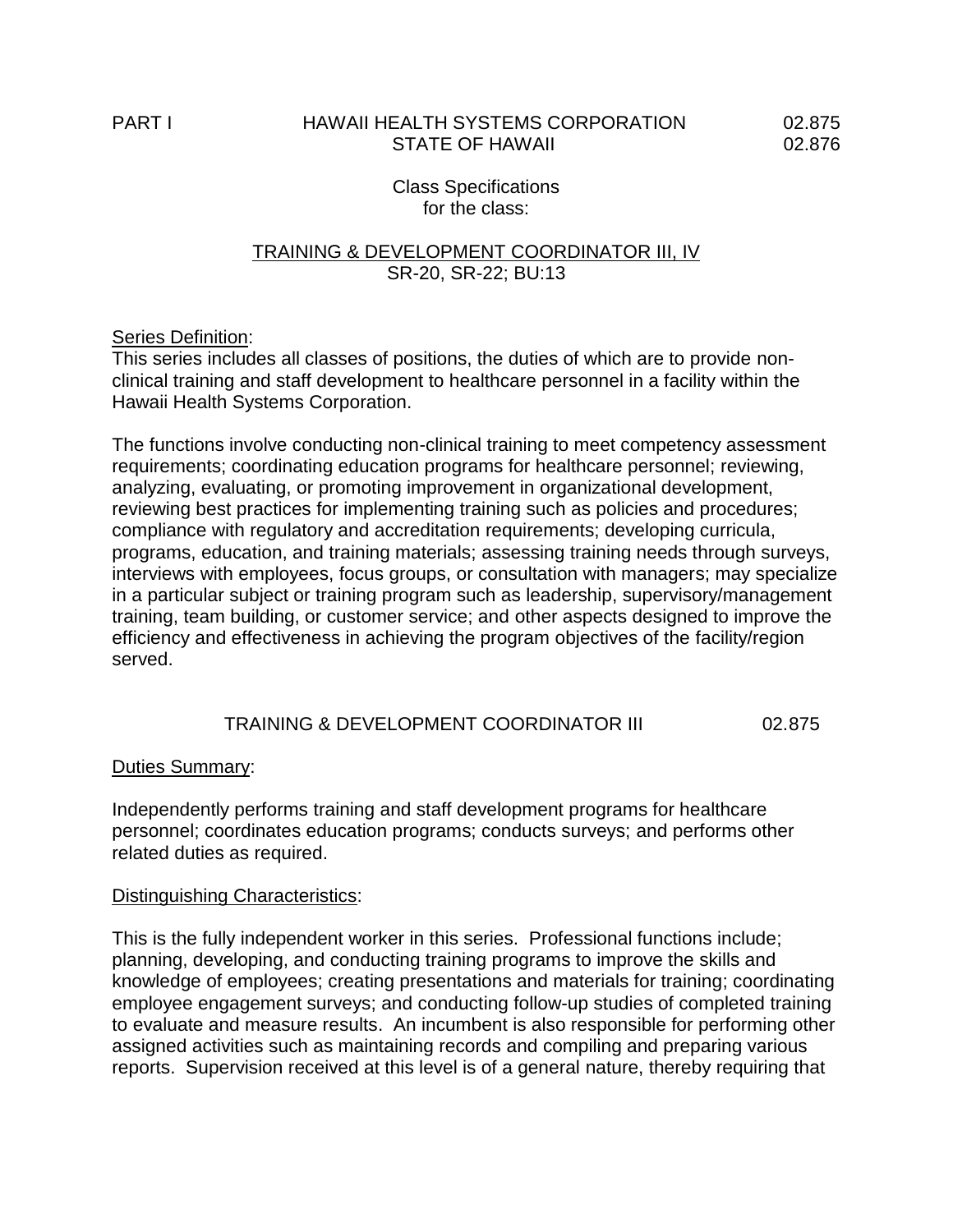assignments be performed independent of continual supervision.

# **Examples of Duties:**

Educate and train healthcare staff on policies and procedures, customer service skills, compliance and regulatory requirements; encourage and assist staff to try new strategies, techniques, equipment and materials by arranging a variety of developmental activities; develop and maintain organizational communications such as intranet bulletin boards and newsletters to ensure employees have knowledge of training and development events and resources; create presentations and materials for training; conduct surveys to determine training needs common to most HHSC departments; prepare training guides, aids, audio-visual devices; coordinate and conduct orientation programs for new employees; act as a change agent within the organization; maintain records, compile and prepare various reports; and perform other related duties as assigned.

## Knowledge and Abilities Required:

Knowledge of: Working knowledge of instructional design and evaluating educational needs; planning, coordinating, and facilitating professional development sessions for adult learners; instructional design software and applications; the principles and practices of facility policies and procedures; knowledge of Joint Commission requirements, and those of other State, Federal, and/or regulatory agencies with which the facility interacts.

Ability to: Demonstrate aspects of training and development, instructional design, and teaching adult learners; manage multiple projects; establish and maintain effective working relationships with employees, administration, medical staff, and agencies affiliated with the facility; exercise judgment, tact, and discretion in applying and explaining training materials; effectively communicate with individuals at all levels; present facts clearly both orally and in writing.

# TRAINING & DEVELOPMENT COORDINATOR IV 02.876

## Duties Summary:

Plans and executes a variety of complex training and staff development programs for healthcare personnel; develops curricula, programs, education, and training materials; and performs other related duties as required.

# Distinguishing Characteristics:

This level performs an extensive variety of complex and difficult assignments. Professional functions include; assessing the skills, performance, productivity and talents of employees; researching subject matter/topic and consult with subject matter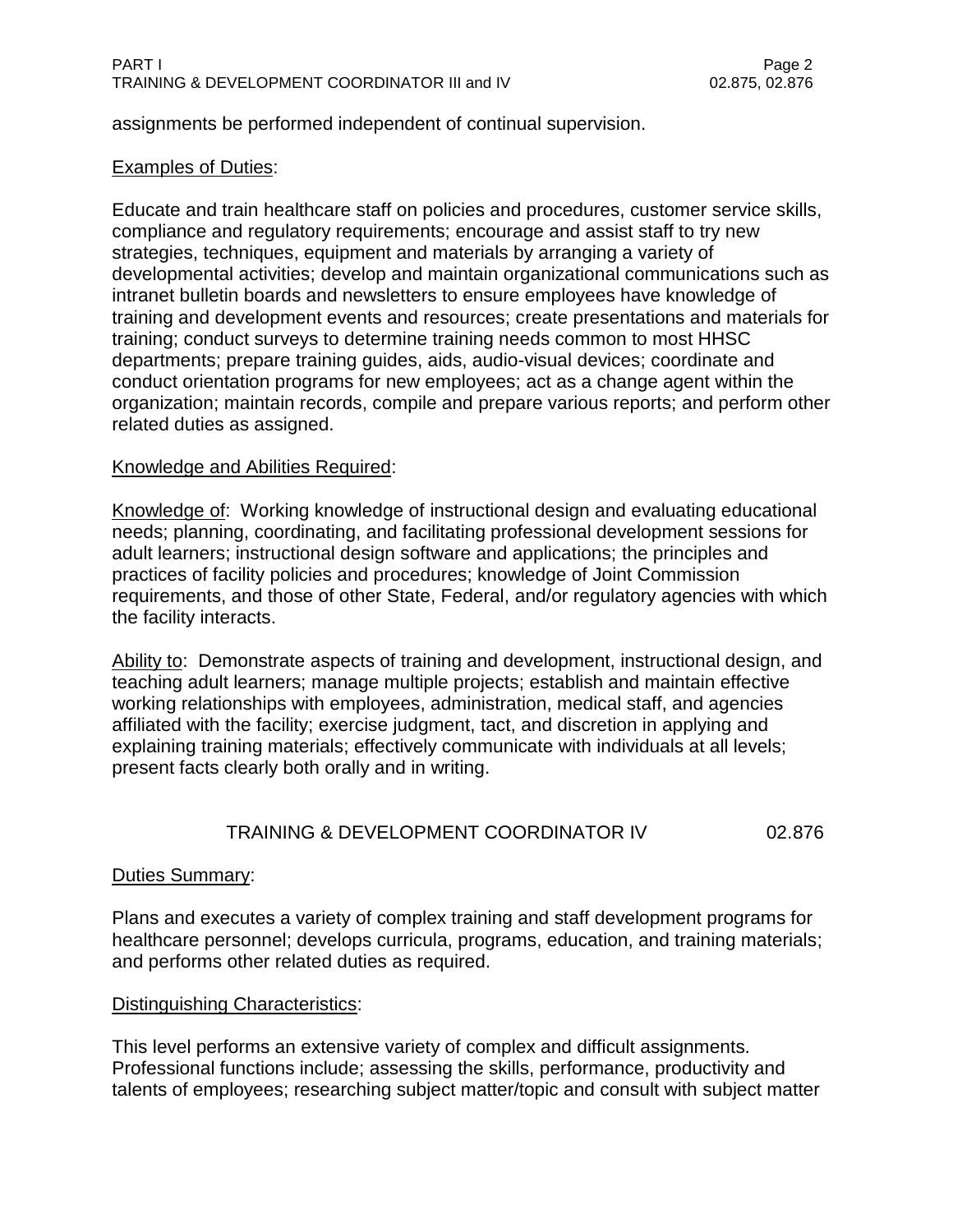#### PART I Page 3 TRAINING & DEVELOPMENT COORDINATOR III and IV 02.875, 02.875, 02.876

experts (SMEs) to create accurate and relevant training for various departments within the facility; planning, developing, and executing complex staff development programs to improve the skills and knowledge of employees; creating presentations and materials for training; and identifying future training needs. May also provide supervision to clerical staff.

Work is evaluated for timeliness and program outcomes as it may impact the attainment of the overall program, organization goals and objectives. Under general supervision, is given a variety of assignments with results expected.

## Examples of Duties:

Plan and execute a variety of training and staff development activities for healthcare staff; develop and conduct training for supervisors and other employees; identify future training needs and create curriculum to facilitate the training; lead programs to assist employees with transitions due to technological changes; communicate with management and team members to ensure that training needs are met; conduct annual training by keeping up-to-date on changes in healthcare that affect job requirements; train and coach managers, supervisors and others involved in employee development efforts; present information using best practices for a variety of instructional techniques or formats such as role playing, simulations, team exercises, group discussions, videos, or lectures; plan and conduct orientation programs; assess and evaluate program effectiveness; maintain records, compile and prepare various reports; act as a change agent within the organization; encourage and foster a positive work environment for all employees; may supervise clerical staff; and perform other related duties as assigned.

## Knowledge and Abilities Required:

Knowledge of: Thorough knowledge of instructional design and evaluating educational needs; planning, coordinating, and facilitating professional development sessions for adult learners; instructional design software and applications; the principles and practices of facility policies and procedures; quality improvement and project management methodologies; general knowledge of Joint Commission requirements, and those of other State, Federal, and/or regulatory agencies with which the facility interacts; principles and practices of supervision; and good customer service principles.

Ability to: Coordinate and evaluate training and staff development for facility personnel; communicate effectively both orally and in writing on a one-to-one basis as well as with groups for the purpose of obtaining/providing information; prepare clear and concise reports; analyze, evaluate and draw sound conclusions from available information; work well independently and effectively; manage multiple tasks and priorities; develop and maintain effective working relationships with others.